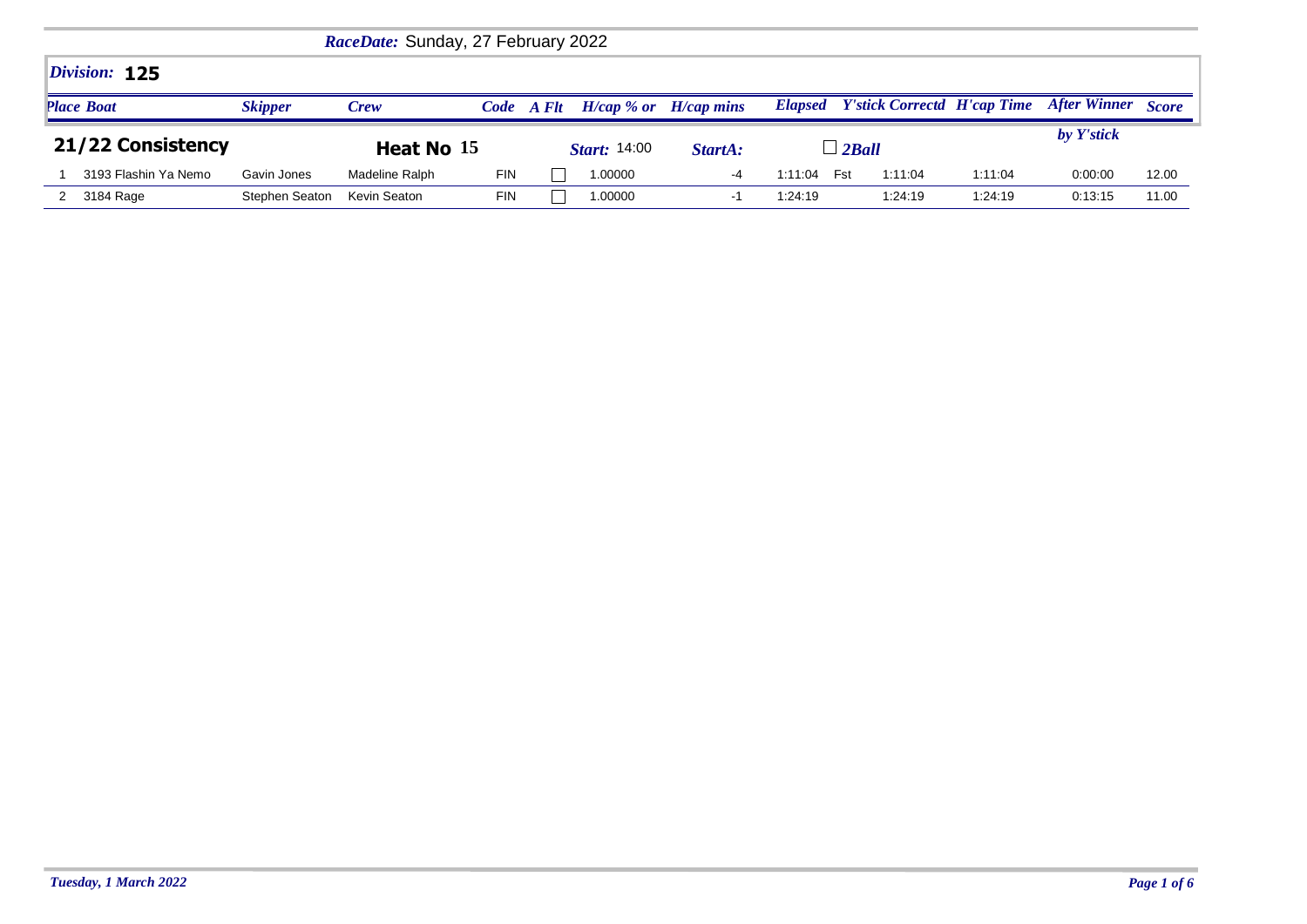|     | RaceDate: Sunday, 27 February 2022 |                   |                                  |            |       |                     |                           |                |                                    |         |                    |       |  |
|-----|------------------------------------|-------------------|----------------------------------|------------|-------|---------------------|---------------------------|----------------|------------------------------------|---------|--------------------|-------|--|
|     | Division: Cruiser 1                |                   |                                  |            |       |                     |                           |                |                                    |         |                    |       |  |
|     | <b>Place Boat</b>                  | <b>Skipper</b>    | <b>Crew</b>                      | Code       | A Flt |                     | $H/cap$ % or $H/cap$ mins | <b>Elapsed</b> | <b>Y'stick Correctd H'cap Time</b> |         | After Winner Score |       |  |
|     | 21/22 Consistency                  |                   | Heat No 15                       |            |       | <b>Start:</b> 14:00 | StartA:                   |                | $\perp$ 2Ball                      |         | by Y'stick         |       |  |
|     | N <sub>117</sub> Renegade          | <b>Ron Stokes</b> | Barry Newell, Lee<br>Rudram      | <b>FIN</b> |       | 1.00000             | $-11$                     | 2:02:25        | Fst<br>2:02:25                     | 2:02:25 | 0:00:00            | 15.00 |  |
|     | N85 Whip It                        | Greg Hill         | Andre, Bruce, Aileen, Miller FIN |            |       | 1.00000             | $-16$                     | 2:07:40        | 2:07:40                            | 2:07:40 | 0.05:15            | 14.00 |  |
| (4) | N210 Impulsive                     | Mike Ipkendanz    | Mary Ipkendanz                   | <b>DNF</b> |       | 1.00000             | 8                         |                |                                    |         |                    | 12.00 |  |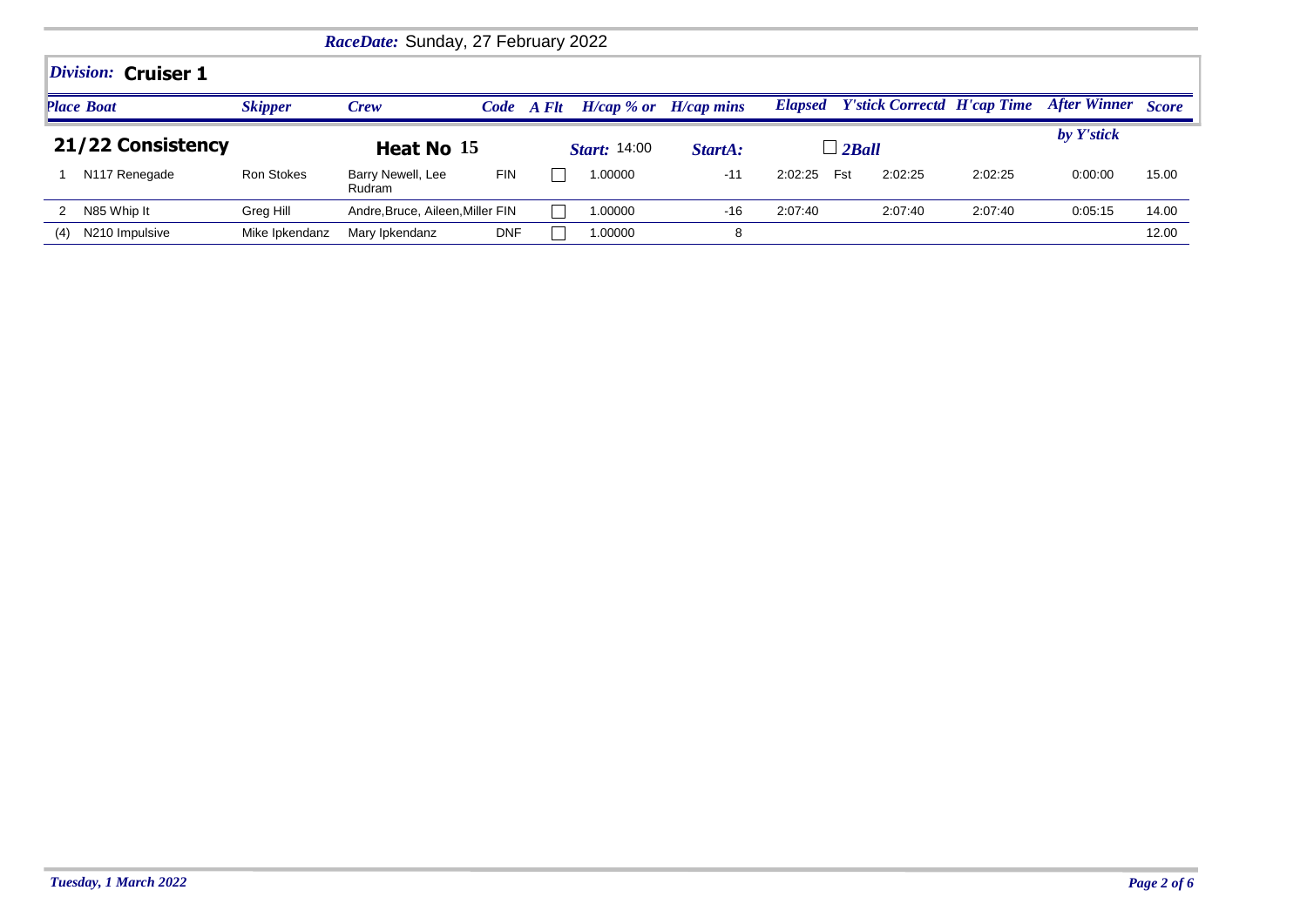|                   | RaceDate: Sunday, 27 February 2022 |                   |                              |            |                     |                           |                |                                    |         |                     |              |  |
|-------------------|------------------------------------|-------------------|------------------------------|------------|---------------------|---------------------------|----------------|------------------------------------|---------|---------------------|--------------|--|
|                   | Division: Cruiser 2                |                   |                              |            |                     |                           |                |                                    |         |                     |              |  |
|                   | <b>Place Boat</b>                  | <b>Skipper</b>    | <b>Crew</b>                  | Code A Flt |                     | $H/cap$ % or $H/cap$ mins | <b>Elapsed</b> | <b>Y'stick Correctd H'cap Time</b> |         | <b>After Winner</b> | <b>Score</b> |  |
| 21/22 Consistency |                                    |                   | Heat No 15                   |            | <b>Start:</b> 14:00 | StartA:                   |                | $\Box$ 2Ball                       |         | by Y'stick          |              |  |
|                   | N <sub>151</sub> Childs Play       | <b>Ric Fairey</b> | Greg Morgan, Phil, Tegan FIN |            | 1.00000             | -1                        | 1:44:57        | Fst<br>1:44:57                     | 1:44:57 | 0:00:00             | 15.00        |  |
|                   | N561 Going Home                    | David Feldman     | <b>FIN</b><br>Jo. Mike.Rick  |            | 1.00000             |                           | 1:47:44        | 1:47:44                            | 1:47:44 | 0:02:47             | 14.00        |  |
| 3                 | N39 Up Tempo                       | Don Mullaley      | Jonathan.Andrew.Nathan FIN   |            | 1.00000             |                           | 2:00:00        | 2:00:00                            | 2:00:00 | 0:15:03             | 13.00        |  |
|                   | N955 Beyond Belief                 | Colin Scott       | Gonz Mata, Matt Wilmot FIN   |            | 1.00000             | $-2$                      | 2:00:54        | 2:00:54                            | 2:00:54 | 0:15:57             | 12.00        |  |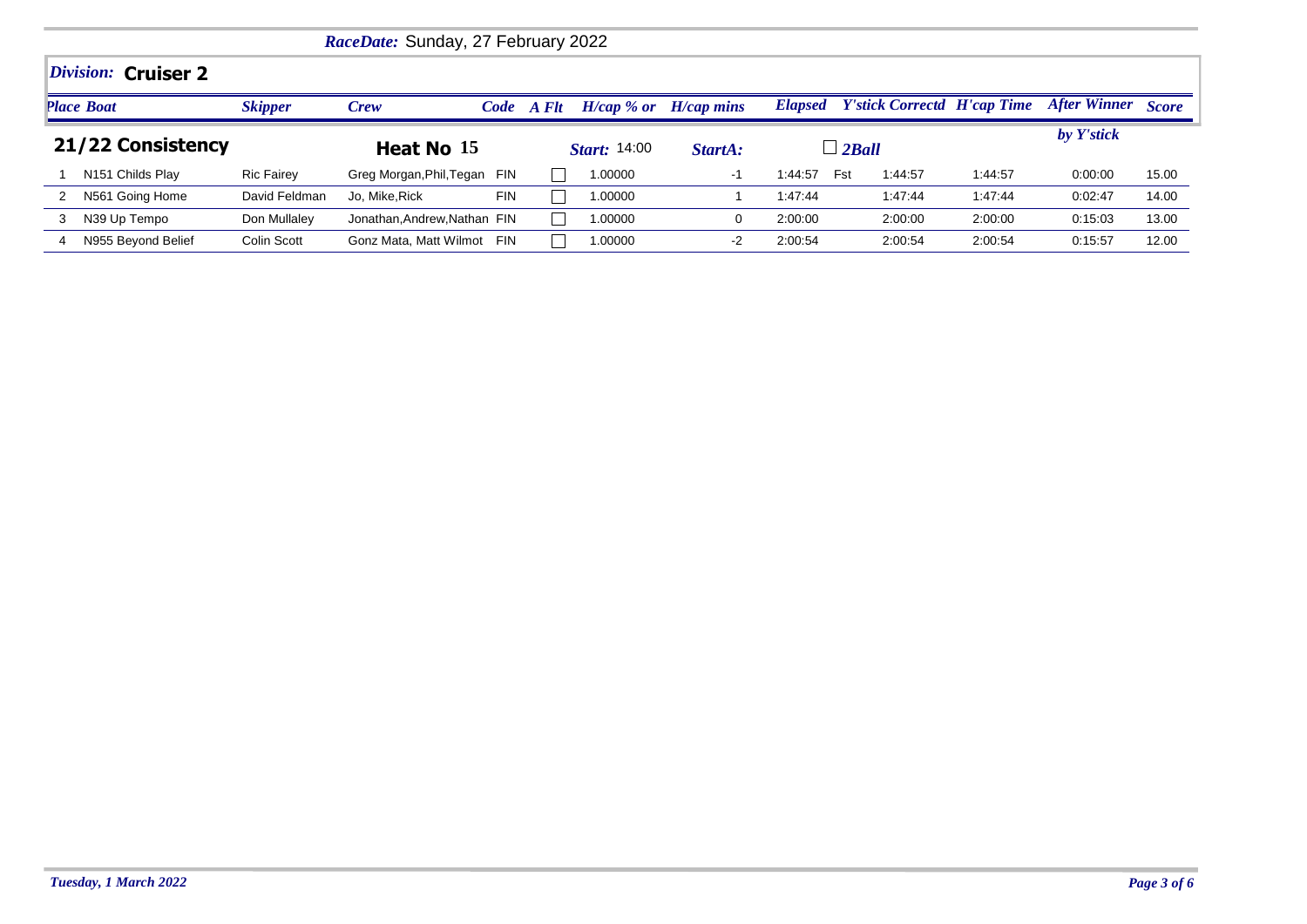|      |                               |                                   | RaceDate: Sunday, 27 February 2022            |            |                     |                           |                |                                    |         |                     |              |
|------|-------------------------------|-----------------------------------|-----------------------------------------------|------------|---------------------|---------------------------|----------------|------------------------------------|---------|---------------------|--------------|
|      | Division: Cruiser 34          |                                   |                                               |            |                     |                           |                |                                    |         |                     |              |
|      | <b>Place Boat</b>             | <b>Skipper</b>                    | <b>Crew</b>                                   | Code A Flt |                     | $H/cap$ % or $H/cap$ mins | <b>Elapsed</b> | <b>Y'stick Correctd H'cap Time</b> |         | <b>After Winner</b> | <b>Score</b> |
|      | 21/22 Consistency             |                                   | Heat No 15                                    |            | <i>Start:</i> 14:00 | StartA:                   |                | $\Box$ 2Ball                       |         | by Y'stick          |              |
|      | N1212 Seafly                  | Nick Clayton                      | Janet, Dave                                   | <b>FIN</b> | 1.00000             | 2                         | 1:37:24        | 1:37:24<br>Fst                     | 1:37:24 | 0:00:00             | 15.00        |
| 2    | M7264 Reddy or Knot           | Graeme Pennifold Melita Pennifold |                                               | <b>FIN</b> | 1.00000             | 1                         | 1:44:50        | 1:44:50                            | 1:44:50 | 0:07:26             | 14.00        |
| 3    | N28 Windmill                  | Ben Ralph                         | Gray Ralph                                    | <b>FIN</b> | 1.00000             | 11                        | 1:58:35        | 1:58:35                            | 1:58:35 | 0:21:11             | 13.00        |
|      | N <sub>200.1</sub> Accordando |                                   | Peter Heydenrych Ross, Trevor, Andy, John FIN |            | 1.00000             | 6                         | 2:02:06        | 2:02:06                            | 2:02:06 | 0:24:42             | 12.00        |
| 5    | N64 Porridge                  | Susie Hood                        | Andy Hood                                     | <b>FIN</b> | 1.00000             | $\overline{7}$            | 2:05:52        | 2:05:52                            | 2:05:52 | 0:28:28             | 11.00        |
| 6    | N87 Gypsy II                  | John Collier                      | Chris Culll, Oliver<br>Luddington             | <b>FIN</b> | 1.00000             | 18                        | 2:11:23        | 2:11:23                            | 2:11:23 | 0:33:59             | 10.00        |
|      | N56 Masquerade                | Owen Randell                      | Angus Baird                                   | <b>FIN</b> | 1.00000             | 26                        | 2:11:43        | 2:11:43                            | 2:11:43 | 0.34:19             | 9.00         |
| 8    | N8 Anastasia                  | Rob Spinks                        | <b>Emilie Dornas</b>                          | <b>FIN</b> | 1.00000             | 0                         | 2:16:07        | 2:16:07                            | 2:16:07 | 0.38:43             | 8.00         |
| 9    | N133 Meggie 2                 | Peter Twiby                       | Ruth                                          | <b>FIN</b> | 1.00000             |                           | 2:21:23        | 2:21:23                            | 2:21:23 | 0:43:59             | 7.00         |
| 10   | N88 True Blue                 | Greg Sexton                       | Clare Bradshaw                                | <b>FIN</b> | 1.00000             | $\overline{2}$            | 2:36:45        | 2:36:45                            | 2:36:45 | 0:59:21             | 6.00         |
| (11) | N48 Witch Addiction           | Alex Marshal                      | Gille, Voloria                                | <b>OD</b>  | 1.00000             | 12                        |                |                                    |         |                     | 4.00         |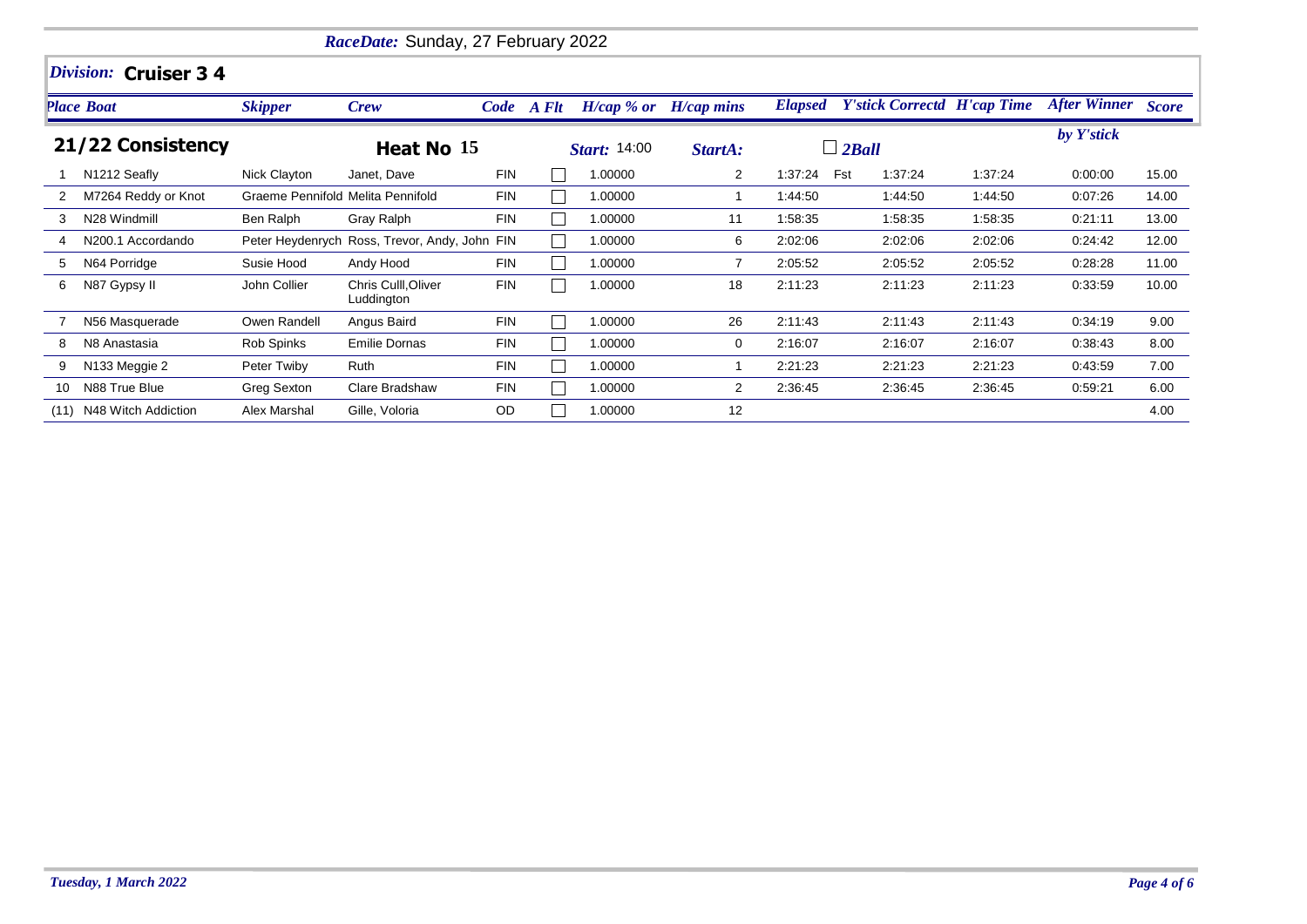|      |                                     |                          | RaceDate: Sunday, 27 February 2022   |            |                         |                           |                      |         |                                            |         |                           |       |
|------|-------------------------------------|--------------------------|--------------------------------------|------------|-------------------------|---------------------------|----------------------|---------|--------------------------------------------|---------|---------------------------|-------|
|      | Division: H16                       |                          |                                      |            |                         |                           |                      |         |                                            |         |                           |       |
|      | <b>Place Boat</b>                   | <b>Skipper</b>           | Crew                                 | Code A Flt |                         | $H/cap$ % or $H/cap$ mins |                      |         | <b>Elapsed</b> Y'stick Correctd H'cap Time |         | <b>After Winner Score</b> |       |
|      | 21/22 Consistency                   |                          | Heat No 15                           |            |                         | <b>Start: 14:00</b>       | <b>StartA: 14:00</b> |         | $\Box$ 2Ball                               |         | by Y'stick                |       |
|      | 114630 Liquid Asset                 |                          | Brad Quartermain Tayla Woodhead      | <b>FIN</b> | $\blacktriangledown$    | 1.00000                   | 10                   | 1:39:57 | Fst<br>1:39:57                             | 1:39:57 | 0:00:00                   | 45.00 |
| 2    | 114587 Barely Legal                 | Sven Paschburg           | Kat Hoy                              | <b>FIN</b> | $\blacktriangledown$    | 1.00000                   | 8                    | 1:41:50 | 1:41:50                                    | 1:41:50 | 0:01:53                   | 44.00 |
| 3    | 114892 Fat Chance                   | Rod Hodgkin              | Lucy Bromell                         | <b>FIN</b> | $\overline{\mathbf{v}}$ | 1.00000                   | 13                   | 1:43:42 | 1:43:42                                    | 1:43:42 | 0:03:45                   | 43.00 |
|      | 43 Sails Machine                    | <b>Glenn Fairey</b>      | Nat Eldridge                         | <b>FIN</b> | $\overline{\mathbf{v}}$ | 1.00000                   | 11                   | 1:44:10 | 1:44:10                                    | 1:44:10 | 0:04:13                   | 42.00 |
| 5    | 115666 Budgie Smuggler              | <b>Trevor Hughes</b>     | Elizabeth Smith                      | <b>FIN</b> |                         | 1.00000                   | 13                   | 1:44:48 | 1:44:48                                    | 1:44:48 | 0:04:51                   | 41.00 |
| 6    | 111796 Blow Me                      | <b>Matt Faulkner</b>     | Ben Raven                            | <b>FIN</b> | $\overline{\mathbf{v}}$ | 1.00000                   | 9                    | 1:45:38 | 1:45:38                                    | 1:45:38 | 0.05.41                   | 40.00 |
|      | 114872 Blew By You                  | Darren Smith             | Clare Bisgood                        | <b>FIN</b> | $\blacktriangledown$    | 1.00000                   | 5                    | 1:46:21 | 1:46:21                                    | 1:46:21 | 0:06:24                   | 39.00 |
| 8    | 39 Monkey Business                  | <b>Russell Whitfield</b> | Nat Whitfield                        | <b>FIN</b> |                         | 1.00000                   | 16                   | 1:47:55 | 1:47:55                                    | 1:47:55 | 0:07:58                   | 38.00 |
| 9    | 114754 These Days                   | <b>Trent Robson</b>      | Natalie Hill                         | <b>FIN</b> | $\blacktriangledown$    | 1.00000                   | 4                    | 1:51:23 | 1:51:23                                    | 1:51:23 | 0:11:26                   | 37.00 |
| 10   | 114584 Bobcat II                    | Reid Champion            | Graham Cuckow                        | <b>FIN</b> |                         | 1.00000                   | 17                   | 1:52:33 | 1:52:33                                    | 1:52:33 | 0:12:36                   | 36.00 |
| 11   | 115072 Ricochet                     | Jason Spencer            | <b>Colleen Lutz</b>                  | <b>FIN</b> | $\blacktriangledown$    | 1.00000                   | 9                    | 1:52:44 | 1:52:44                                    | 1:52:44 | 0:12:47                   | 35.00 |
| 12   | 112059 For Play                     | Peter Hancock            | <b>Teighan Lemmey</b>                | <b>FIN</b> | $\blacktriangledown$    | 1.00000                   | 9                    | 1:54:06 | 1:54:06                                    | 1:54:06 | 0:14:09                   | 34.00 |
| 13   | 113111.1 Rheeic                     | Audca ???                | M'zbad Verrc                         | <b>FIN</b> |                         | 1.00000                   | $\mathbf 0$          | 1:55:19 | 1:55:19                                    | 1:55:19 | 0:15:22                   | 33.00 |
| 14   | 115092 One More                     | <b>Jess Symonds</b>      | <b>Stuart Collison</b>               | <b>FIN</b> | $\blacktriangledown$    | 1.00000                   | 9                    | 1:56:32 | 1:56:32                                    | 1:56:32 | 0:16:35                   | 32.00 |
| 15   | 114659 Hobie Wan Kenobi Andy Perver |                          | Anna Perver                          | <b>FIN</b> |                         | 1.00000                   | 14                   | 1:56:41 | 1:56:41                                    | 1:56:41 | 0:16:44                   | 31.00 |
| 16   | 115555 Orange Whip ? HC Cam Owen    |                          | Suzzi Ghent                          | <b>FIN</b> | $\blacktriangledown$    | 1.00000                   | $\overline{2}$       | 1:56:55 | 1:56:55                                    | 1:56:55 | 0:16:58                   | 30.00 |
| 17   | 113739.1 Man Vs Wild                | Robin Dinsdale.1         | Lachy Owen                           | <b>FIN</b> |                         | 1.00000                   | 0                    | 1:57:07 | 1:57:07                                    | 1:57:07 | 0:17:10                   | 29.00 |
| 18   | 111652 Canouches                    |                          | Killian Zimmowitc Adrian Gustapaglia | <b>FIN</b> |                         | 1.00000                   | 0                    | 1:58:38 | 1:58:38                                    | 1:58:38 | 0.18.41                   | 28.00 |
| (19) | 113656 Breeze N By                  | Mark Landwehr            | <b>Michael Verrall</b>               | OD         |                         | 1.00000                   | 11                   |         |                                            |         |                           | 25.42 |
|      | (21) 111957 Piston Broke            | John Bateson             | <b>Renee Hawkins</b>                 | <b>DNF</b> |                         | 1.00000                   | 16                   |         |                                            |         |                           | 25.00 |